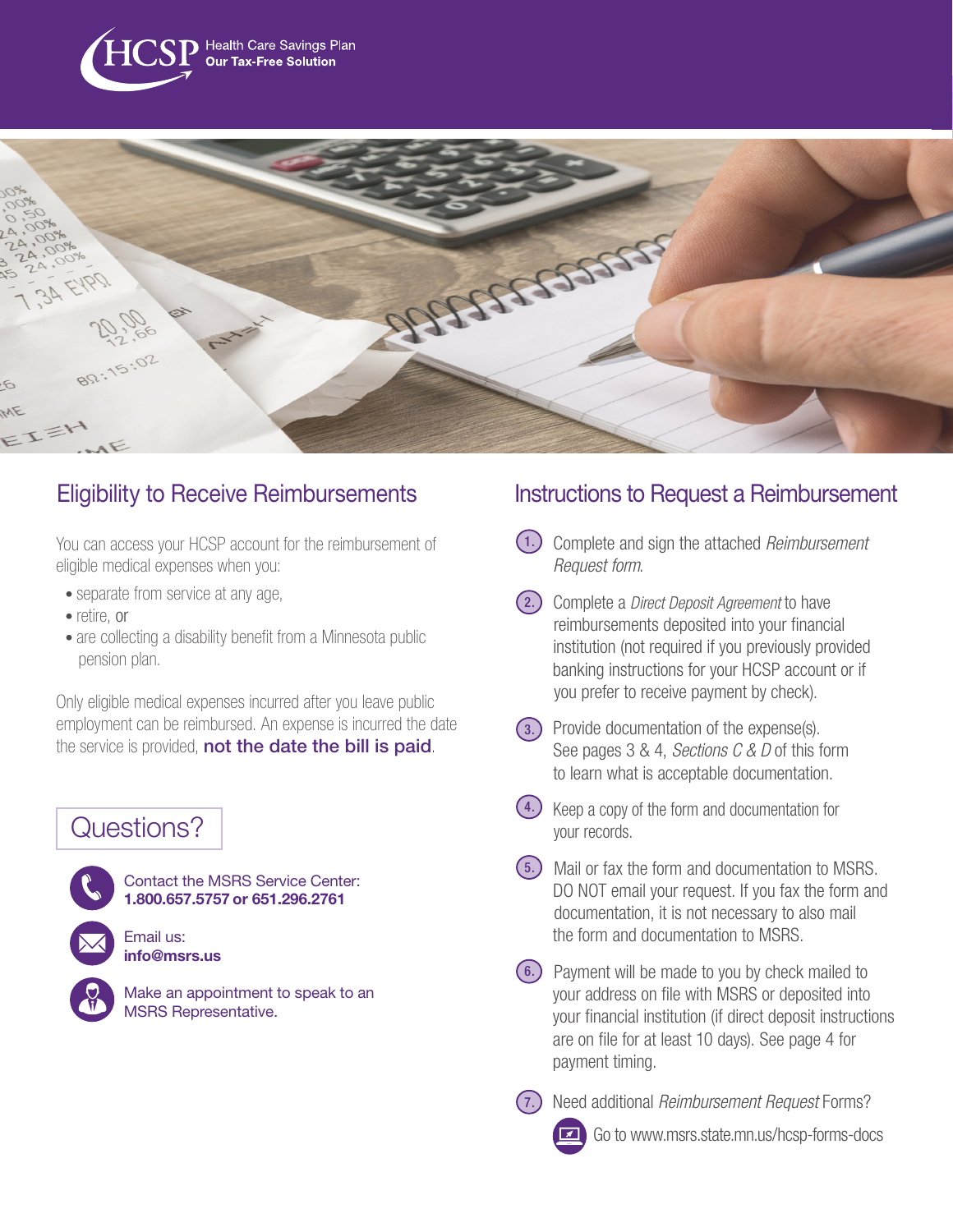

**Before you begin**, review Eligibility to Receive Reimbursements on page 3 to determine if you are eligible for reimbursements. **If you are eligible**, complete and return pages 1 & 2 of this form.

# 1. Information about you

| Last name                                                   |                 | First name |       |     | MI                |  |
|-------------------------------------------------------------|-----------------|------------|-------|-----|-------------------|--|
| 10-digit Account ID or SSN                                  | Daytime phone # |            |       |     | Alternate phone # |  |
| <b>Reimbursement Eligibility Reason</b>                     |                 |            |       |     |                   |  |
| Retired or Terminated *<br>Date —<br>Month                  | Year<br>Day     |            |       |     |                   |  |
| Collecting Disability from Minnesota Public Retirement Plan |                 | Date       | Month | Day | Year              |  |
| Beneficiary or QDRO Account                                 |                 |            |       |     |                   |  |

\* If you have returned to work with a previous Minnesota public employer who sponsored your HCSP, contact MSRS to determine if you are eligible to request reimbursements. To learn more, see Section B on page 3.

# 2. Reimbursement of insurance premiums

Review the instructions on page 3, Section C. You must attach acceptable documentation of your expenses. Failure to provide the requested information or acceptable documentation may delay your request.



If you are currently receiving ongoing monthly payments from this account, please list ALL premiums to be reimbursed, even if there is no change to the reimbursement amount.

| <b>Type of Insurance</b><br>(medical, dental. long-term<br>care, Medicare B, C, or D) | Premium<br>Amount/Month | Coverage<br><b>Type</b>  | Reimburse<br><b>Previous Months</b><br>(e.g. June, July) | <b>Reimburse Future</b><br><b>Months Automatically</b>                                   |
|---------------------------------------------------------------------------------------|-------------------------|--------------------------|----------------------------------------------------------|------------------------------------------------------------------------------------------|
|                                                                                       | \$                      | Self<br>Spouse<br>Family |                                                          | Yes - new installment<br>Yes - change existing installment<br>Yes - continue same amount |
|                                                                                       | \$                      | Self<br>Spouse<br>Family |                                                          | Yes - new installment<br>Yes - change existing installment<br>Yes - continue same amount |
|                                                                                       | \$                      | Self<br>Spouse<br>Family |                                                          | Yes - new installment<br>Yes - change existing installment<br>Yes - continue same amount |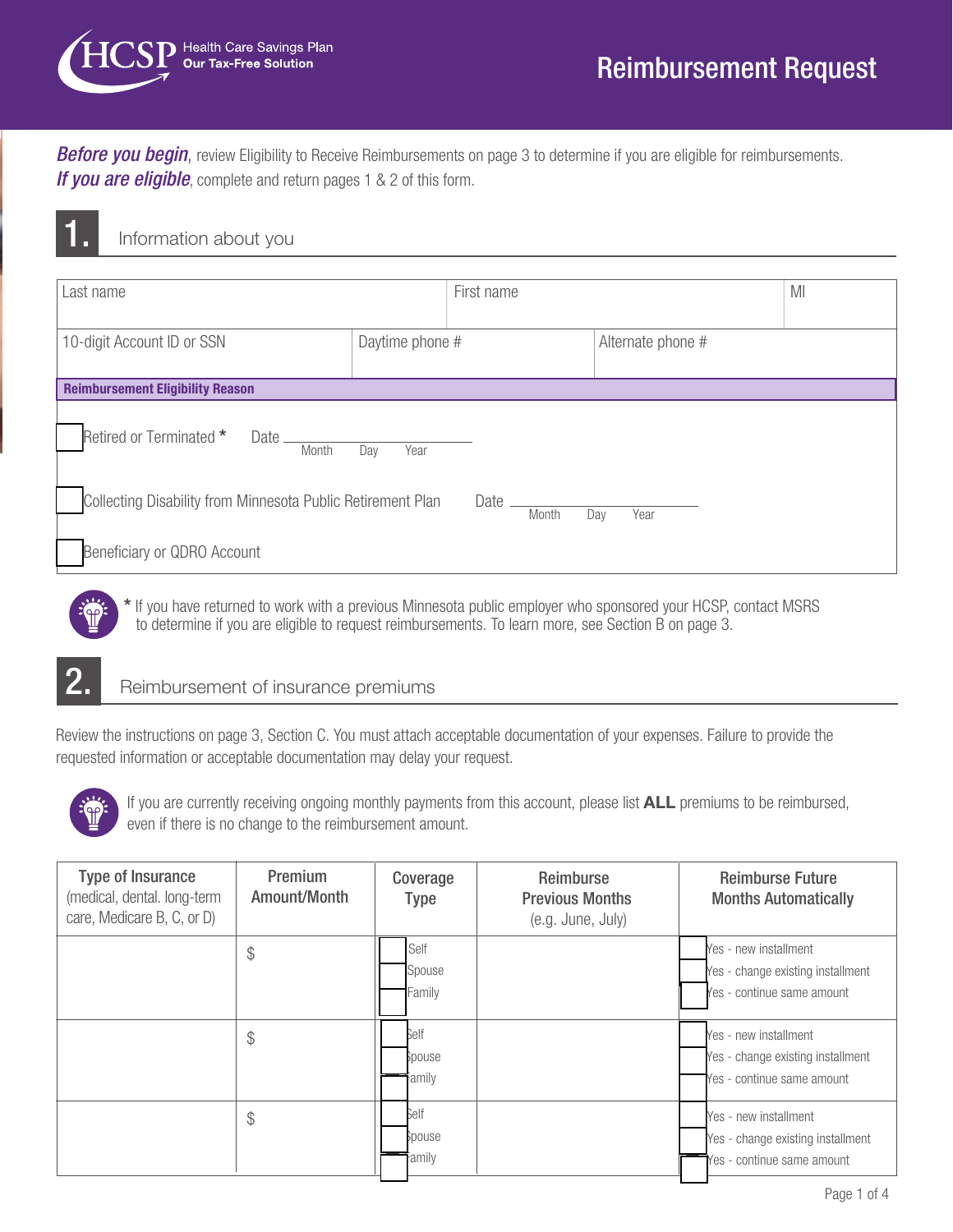Review the instructions on page 3, Section D. You must attach acceptable documentation of your expenses. Failure to provide the requested information or acceptable documentation may delay your request.



If requesting reimbursement of a dental expense: **Do you currently have dental insurance?**  $\square$  Yes  $\square$  No

| Date of Service<br>(MM/DD/YYYY) | <b>Relationship to Participant</b><br>Please check appropriate box | Date of Birth<br>(if dependent<br>or adult child) $*$ | <b>Description of Expense</b><br>e.g., medical, dental, vision,<br>RX, chiropractor) | <b>Out-of-Pocket Expense</b> |
|---------------------------------|--------------------------------------------------------------------|-------------------------------------------------------|--------------------------------------------------------------------------------------|------------------------------|
|                                 | Dependent *  <br>self<br>Spouse                                    |                                                       |                                                                                      |                              |
|                                 | Dependent *<br>Self<br>Spouse                                      |                                                       |                                                                                      |                              |
|                                 | Dependent *<br>Spouse<br>Self                                      |                                                       |                                                                                      |                              |
|                                 | bependent *<br>Self<br>Spouse                                      |                                                       |                                                                                      |                              |
|                                 | Dependent *<br>delf<br>Spouse                                      |                                                       |                                                                                      |                              |
|                                 | $\frac{1}{2}$                                                      |                                                       |                                                                                      |                              |

Please attach extra pages if expenses exceed space provided.

 *Must equal \$75 or more*

\* Dependents are those you claim on your tax returns or your adult children up to their 26th birthday.

# Required signature

- 1. I certify that all expenses for which reimbursement is claimed by submission of this form were incurred by me, my spouse, my legal tax dependent(s) or my child(ren) up to their 26th birthday.
- 2. I certify that the medical expenses incurred by me, my spouse, my legal tax dependent(s) or my child(ren) up to their 26th birthday are "qualifying expenses" as defined by the Internal Revenue Code in Publication 502. I understand that if these expenses are deemed not to be qualified medical expenses, I may be liable for payment of all taxes on amounts paid by the HCSP related to such unqualified expenses.
- 3. I certify that the medical expenses claimed have not or will not be reimbursed by any other health plan coverage.
- 4. I take full responsibility for the accuracy and veracity of the information provided. I certify I am entitled to these benefits.

Data collected on this form will be used by MSRS staff for identification and documentation. The individual's Social Security number, birth date, address and medical data are classified as private and will not be shared with any unauthorized person without written consent except as authorized by law, or pursuant to a court order.

|                                    | Date _                                                                                     |       |     |      |
|------------------------------------|--------------------------------------------------------------------------------------------|-------|-----|------|
|                                    |                                                                                            | Month | Dav | Year |
|                                    |                                                                                            |       |     |      |
| Mail or fax the completed form to: | Minnesota State Retirement System<br>60 Empire Drive, Suite 300<br>St. Paul, MN 55103-3000 |       |     |      |
| ЕĪ,                                | Fax: 651.282.9909                                                                          |       |     |      |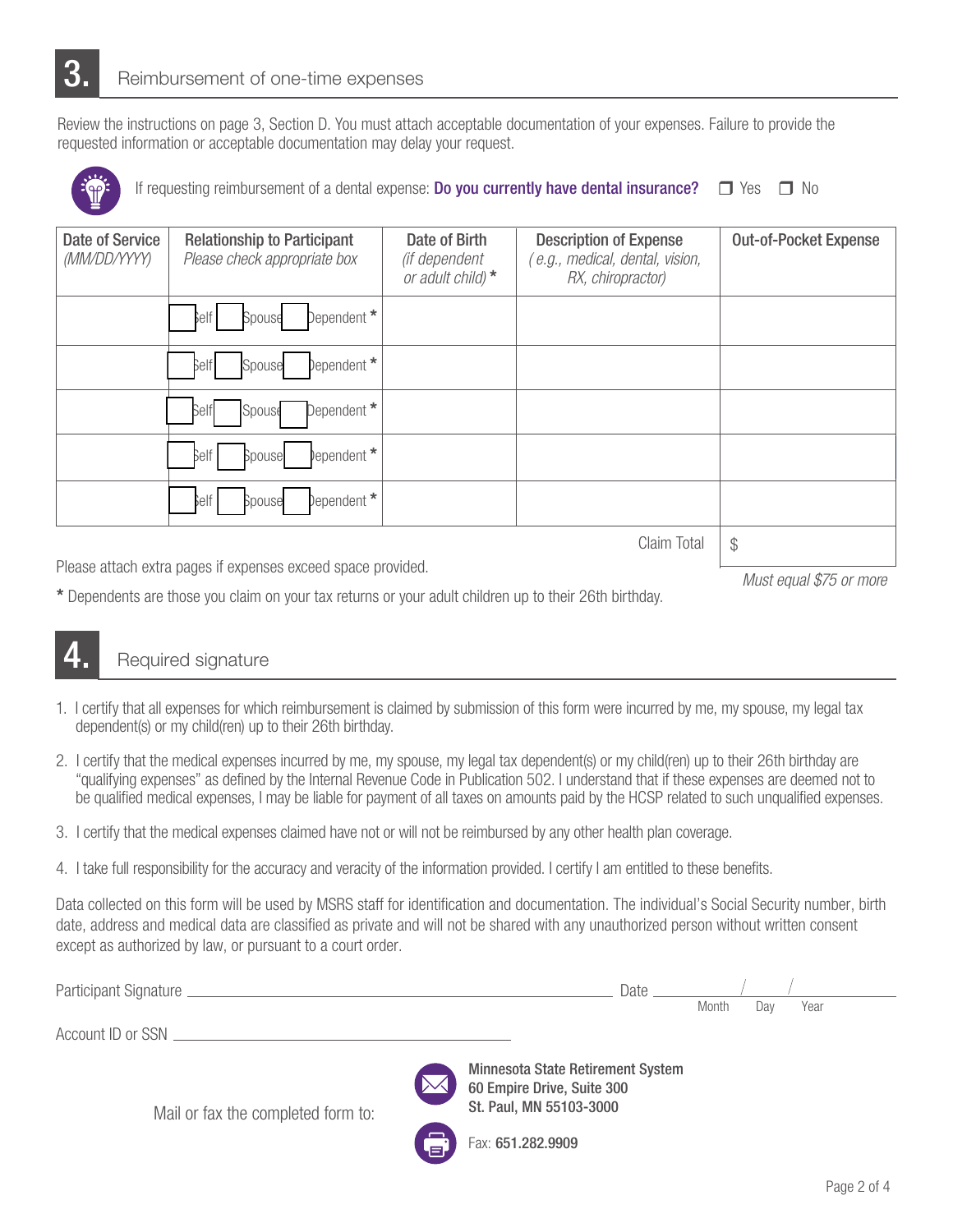## A. Eligibility to receive reimbursements

You can access your HCSP account for reimbursement of eligible medical expenses when you separate from service at any age, retire, or are collecting a disability benefit from a Minnesota public pension plan.

Only eligible medical expenses incurred **after** you leave public employment can be reimbursed. You incur an expense the date the service is provided, not when the bill is paid.

#### Reimbursement suspensions (HCSP & HSA)

If you or your employer or your spouse or their employer contributed to a Health Savings Account (HSA) this calendar year, you cannot request HCSP reimbursements for medical expenses. You may continue to request reimbursements for dental and vision expenses.

To learn more, see www.msrs.state.mn.us.

## B. Returning to work after termination/retirement

- If returning to work with your previous public employer who sponsored your HCSP, please contact MSRS to determine if you're eligible to request reimbursements.
- If returning to work with a new employer, you may request reimbursements of the account balance that resulted from your previous employment. Contributions to the HCSP that result from the new employment are not available for reimbursements until you end employment.

**Example:** An employee terminates employment with the State of Minnesota. They have an HCSP account balance of \$500. They now work for a Minnesota county and contribute 1% of bi-weekly pay to the HCSP. They may access the HCSP account balance that resulted from State of Minnesota employment. They cannot access contributions made through the new employer until ending that employment.

For more details, see www.msrs.state.mn.us/returning-to-work.

## C. Reimbursement of insurance premiums

Complete Section 2 of the *Reimbursement Request* form to request reimbursement of monthly after-tax medical, dental, and long-term care insurance premiums. Dental discount plans, medical sharing plans, and life insurance are not reimbursable.

Indicate the monthly after-tax premium amount and the applicable months for which reimbursement is being requested. If requesting reimbursement for premiums paid for previous months, you must provide proof that you had insurance coverage the entire span of time.

#### Acceptable documentation

Attach a current statement from the insurer that includes insurer's contact information, name of person covered, the coverage dates, and the amount payable, itemized by type of insurance coverage (health, dental, or long-term care coverage). Failure to provide acceptable documentation will delay your request.

*Do not send insurance coverage election/enrollment forms.*

### Medicare Part B

Provide a copy of your Medicare card or letter from Social Security indicating the premium amount. Higher-income beneficiaries whose premium is more than the standard amount must provide a copy of the letter from Social Security indicating the premium amount.

#### Medicare Part D or supplemental insurance

Provide documentation indicating the premium amount.

#### Long-term care maximum annual limit

The amount of qualified long-term care premiums that can be reimbursed annually per person is limited. For more detail, see Publication 502, which is available at www.irs.gov.

#### Reimburse future months automatically box

Check "yes" if you want MSRS to automatically reimburse you every month and indicate if this is a new installment or change to an exisiting installment. Automatic reimbursements are generally paid the last Friday of each month for the following month's premium. Payments will continue until the account is depleted or you instruct us to change or cancel the payments.

#### To request changes to monthly payments

Complete a new *Reimbursement Request* form and provide documentation of the expense. Note: Your insurance provider does not notify MSRS of premium amount or coverage changes.

#### To stop or decrease existing monthly payments

Call MSRS at 1.800.657.5757.

You cannot choose specific funds from which the reimbursement will be taken. Funds are pro-rated across all investment options.

#### D. Reimbursement of one-time expenses

Refer to *IRS Publication 502* at www. irs.gov for a complete list of eligible expenses.

Complete Section 3 of the *Reimbursement Request* form after you have incurred eligible healthcare expenses totaling \$75 or more. You may include multiple expenses on one form and attach additional pages, if necessary.

Indicate the date the expense was incurred, for whom the expense was incurred, and a brief description of the out-of-pocket expense. If requesting reimbursement for a legal tax dependent or an adult child, you must indicate their date of birth.

#### Acceptable documentation

Acceptable documentation can be all pages of an itemized statement from a provider or an insurance company's Explanation of Benefits (EOB). Failure to provide acceptable documentation that an expense was incurred will delay your request. Documentation must include the provider's name and contact information, date of service, amount charged for the service, the insurance reimbursement amount, person for whom service was provided, and treatment/service provided.